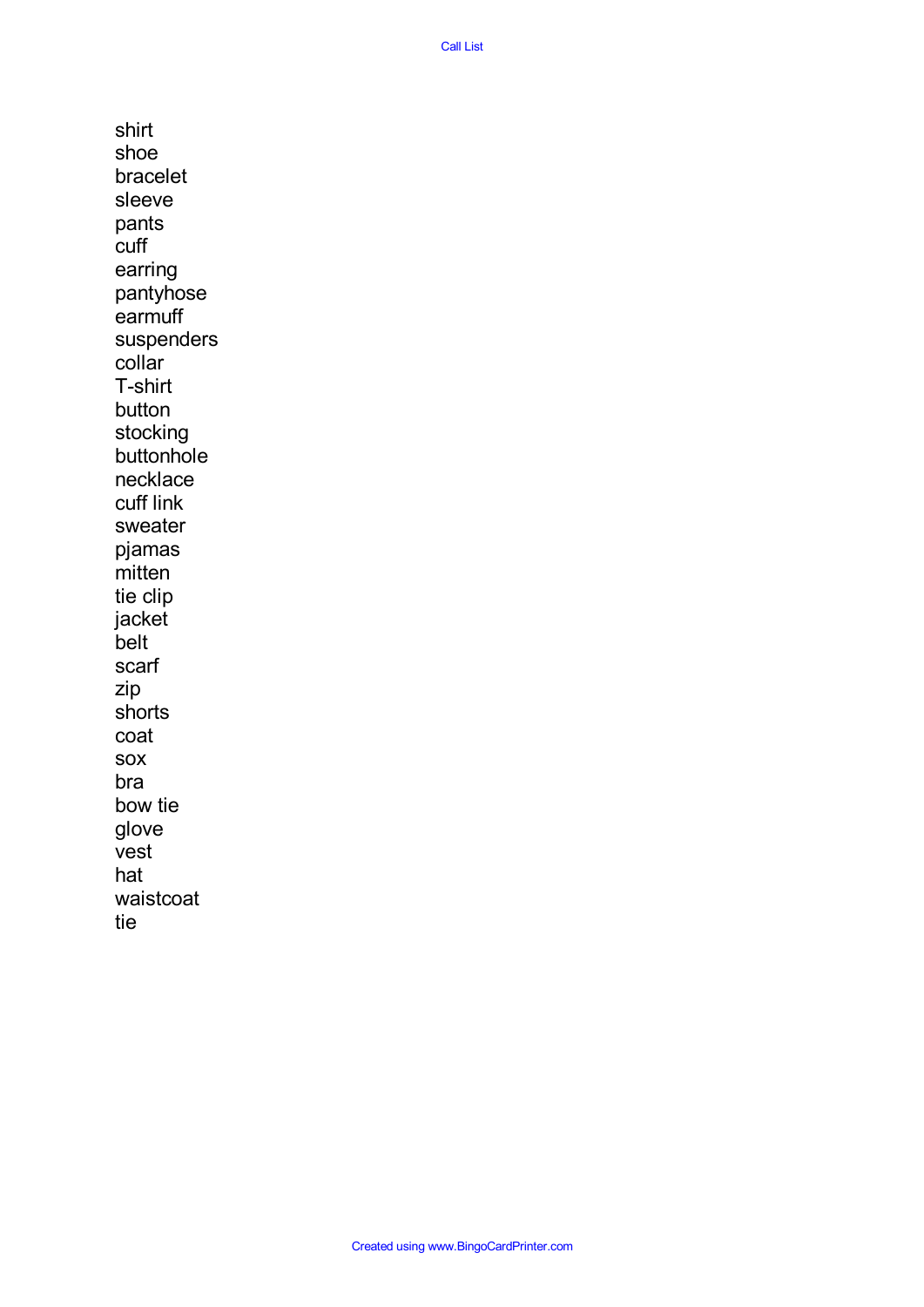| $\bm{\mathsf{B}}$ |            |               | G          |          |
|-------------------|------------|---------------|------------|----------|
| shirt             | cuff       | collar        | buttonhole | mitten   |
| shoe              | earring    | T-shirt       | necklace   | tie clip |
| bracelet          | pantyhose  | Free<br>Space | cuff link  | jacket   |
| sleeve            | earmuff    | button        | sweater    | belt     |
| pants             | suspenders | stocking      | pjamas     | scarf    |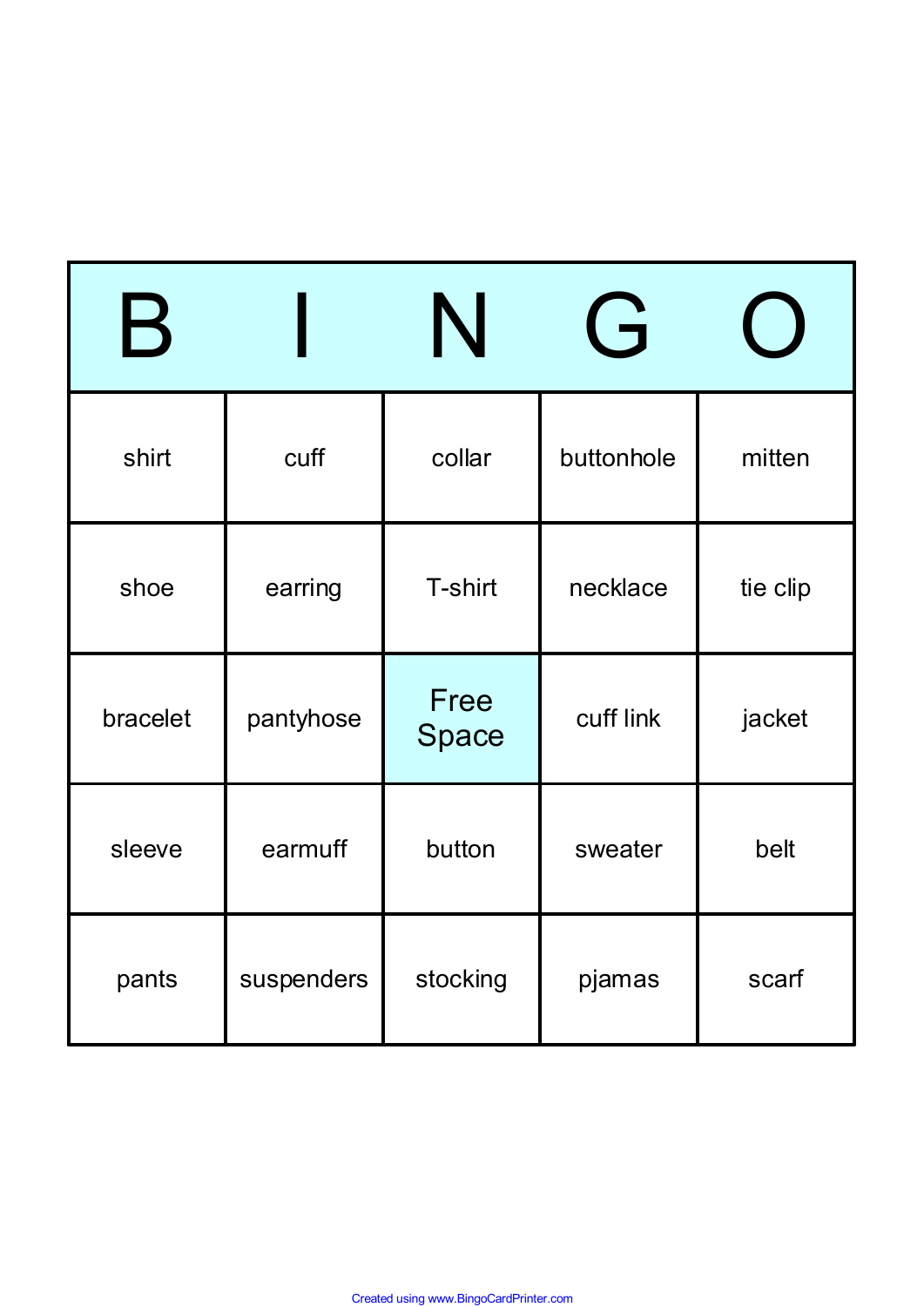| $\bm{\mathsf{B}}$ |          |               | $\overrightarrow{F}$ |           |
|-------------------|----------|---------------|----------------------|-----------|
| bracelet          | necklace | suspenders    | earring              | tie clip  |
| shorts            | scarf    | coat          | hat                  | bow tie   |
| pants             | jacket   | Free<br>Space | shirt                | pantyhose |
| cuff link         | mitten   | buttonhole    | sweater              | shoe      |
| button            | glove    | waistcoat     | vest                 | tie       |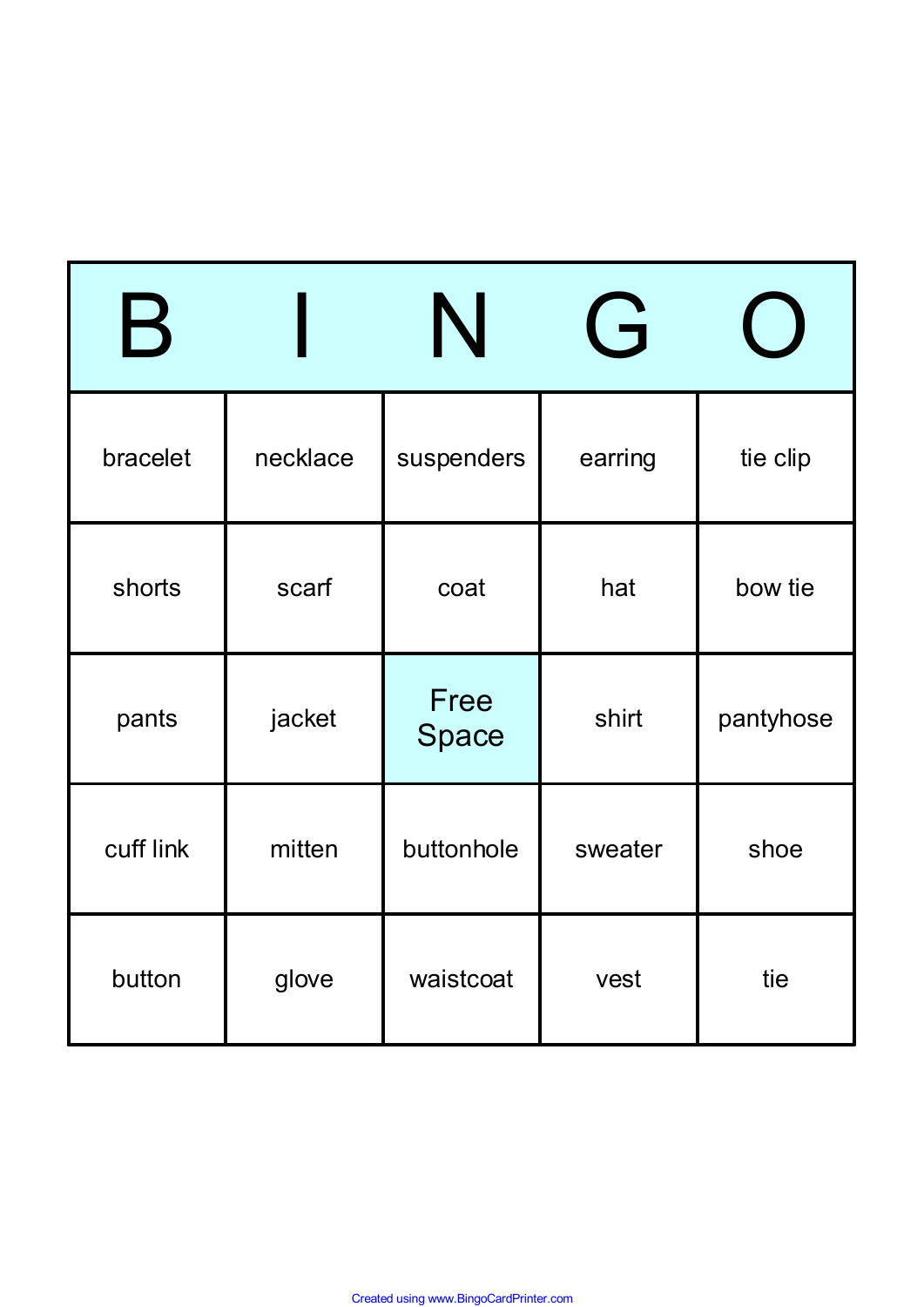| $\mathbf B$ |            |               | $\overrightarrow{F}$ |            |
|-------------|------------|---------------|----------------------|------------|
| pantyhose   | earmuff    | tie           | shorts               | sweater    |
| pants       | T-shirt    | collar        | bow tie              | zip        |
| bra         | vest       | Free<br>Space | stocking             | earring    |
| pjamas      | belt       | cuff          | sleeve               | tie clip   |
| shoe        | suspenders | buttonhole    | glove                | <b>SOX</b> |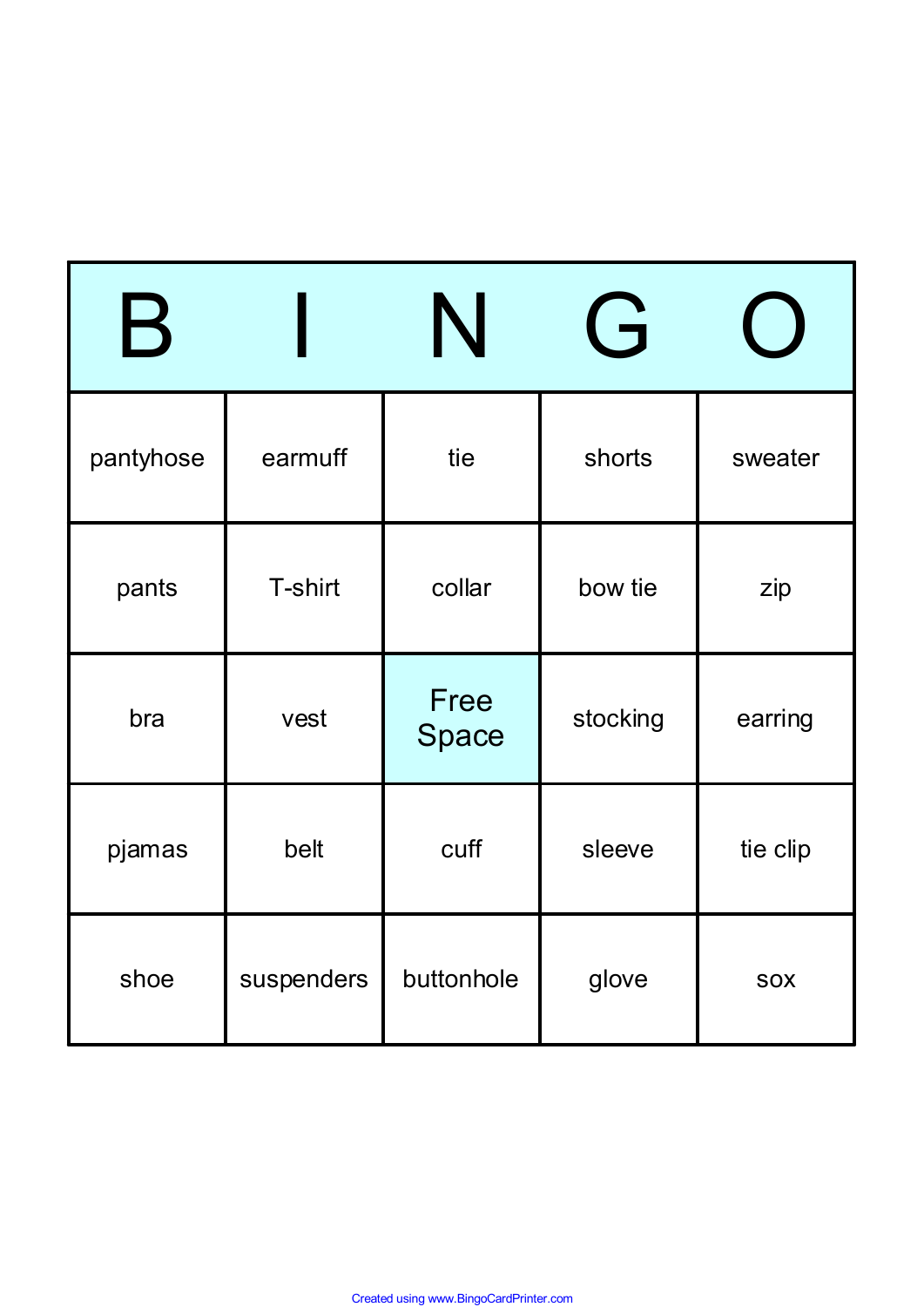| $\bm{\mathsf{B}}$ |            |               | $\overrightarrow{c}$ |            |
|-------------------|------------|---------------|----------------------|------------|
| pants             | sleeve     | buttonhole    | jacket               | T-shirt    |
| bow tie           | waistcoat  | pjamas        | mitten               | shorts     |
| stocking          | scarf      | Free<br>Space | zip                  | earmuff    |
| bra               | coat       | hat           | cuff link            | <b>SOX</b> |
| shirt             | suspenders | pantyhose     | belt                 | tie clip   |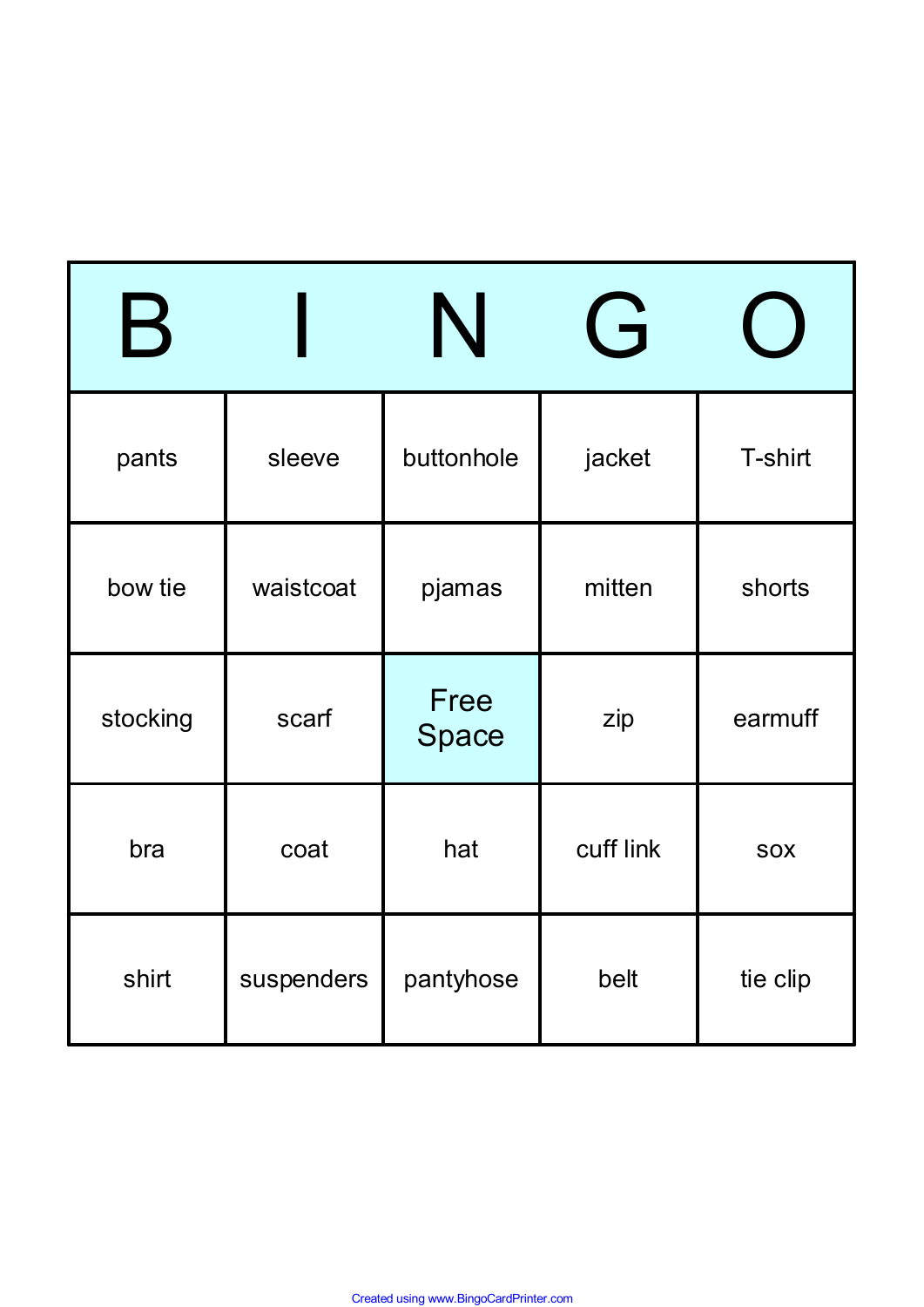| $\bm{\mathsf{B}}$ |           |               | $\overrightarrow{F}$ |            |
|-------------------|-----------|---------------|----------------------|------------|
| pants             | mitten    | buttonhole    | zip                  | <b>SOX</b> |
| earring           | shoe      | collar        | necklace             | tie        |
| T-shirt           | glove     | Free<br>Space | vest                 | waistcoat  |
| jacket            | cuff link | suspenders    | button               | stocking   |
| earmuff           | bra       | cuff          | shirt                | pjamas     |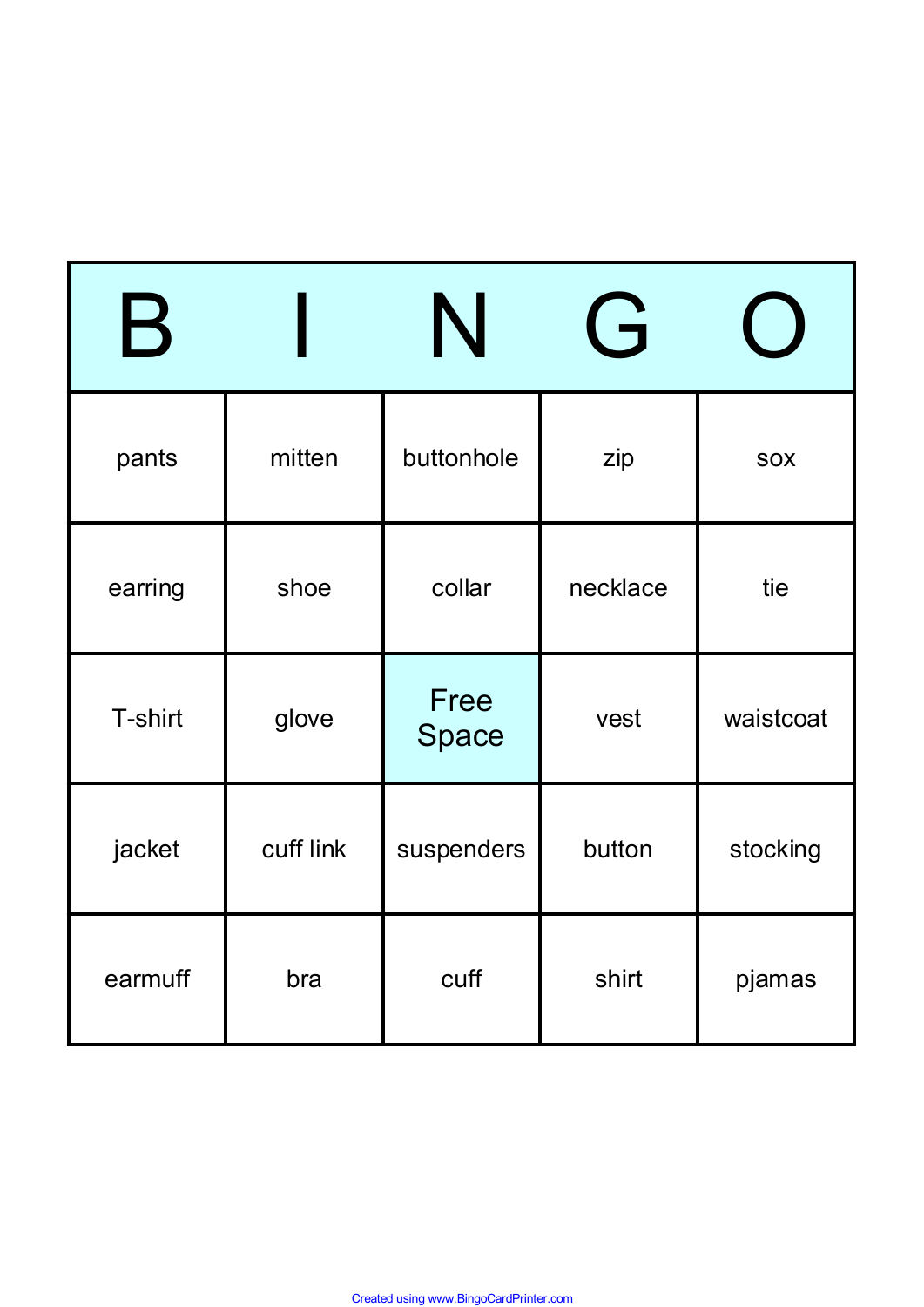| $\bm{\mathsf{B}}$ |          |               | $\overrightarrow{G}$ |            |
|-------------------|----------|---------------|----------------------|------------|
| cuff              | earring  | pantyhose     | button               | T-shirt    |
| cuff link         | stocking | necklace      | zip                  | <b>SOX</b> |
| waistcoat         | belt     | Free<br>Space | suspenders           | bow tie    |
| shorts            | scarf    | coat          | bra                  | glove      |
| vest              | tie      | buttonhole    | hat                  | earmuff    |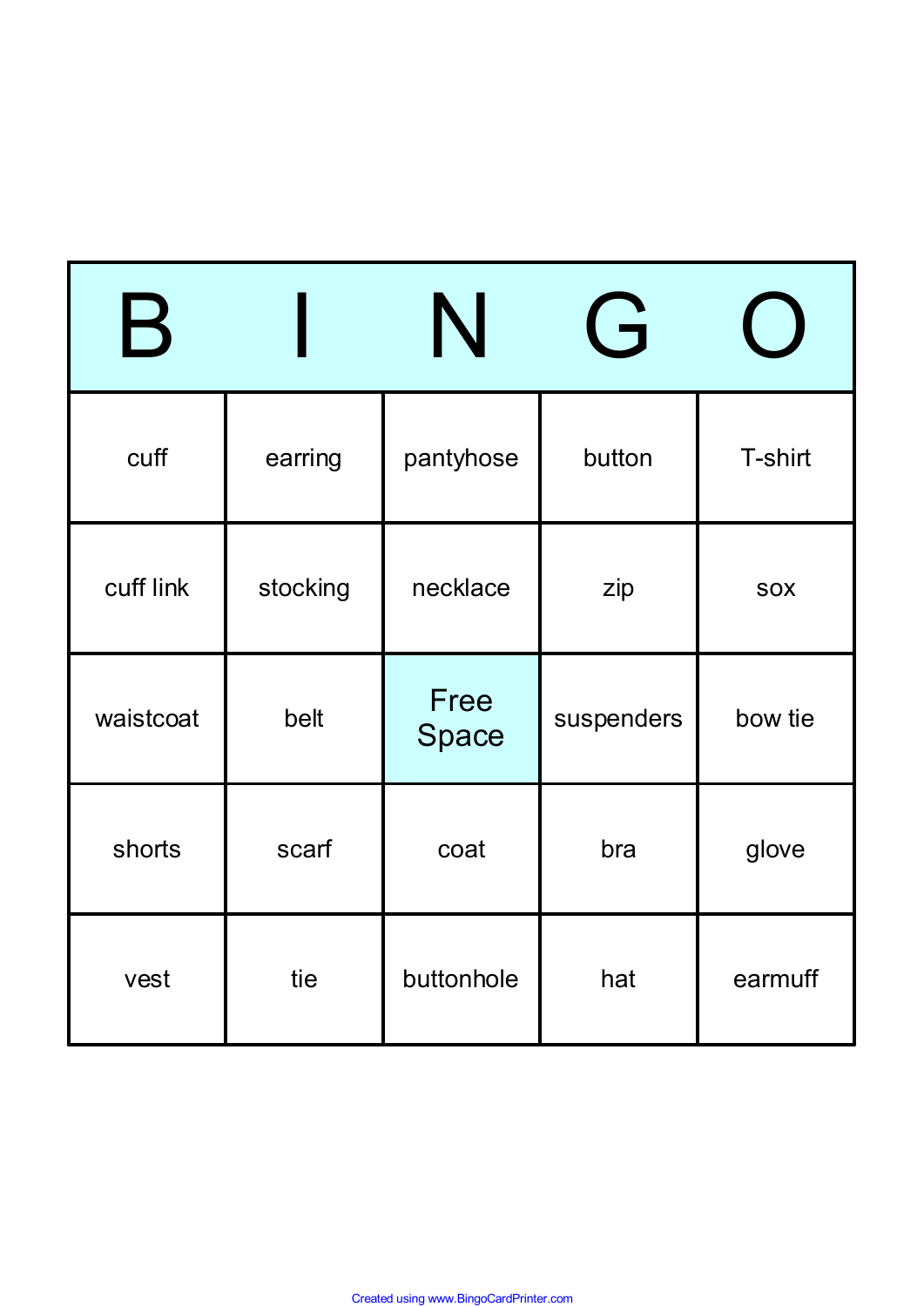| $\mathbf B$ |         |               | $\overrightarrow{F}$ |           |
|-------------|---------|---------------|----------------------|-----------|
| earmuff     | sleeve  | buttonhole    | earring              | bra       |
| necklace    | bow tie | collar        | shorts               | belt      |
| button      | jacket  | Free<br>Space | <b>SOX</b>           | bracelet  |
| shoe        | zip     | suspenders    | waistcoat            | pantyhose |
| pjamas      | shirt   | mitten        | cuff                 | cuff link |